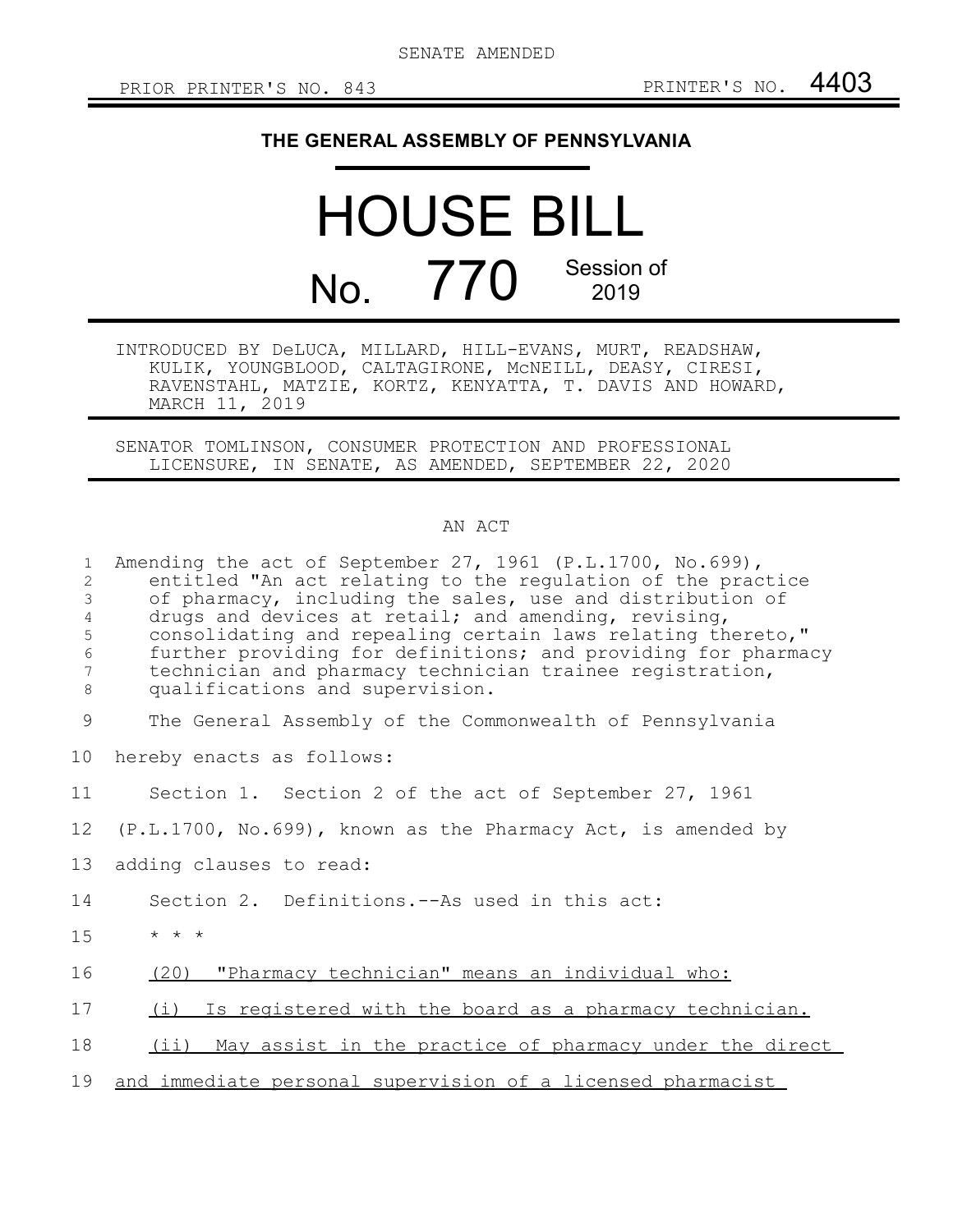| $\mathbf 1$ | after meeting the requirements of this act and the requlations       |
|-------------|----------------------------------------------------------------------|
| 2           | promulgated under this act. THE TERM "PHARMACY TECHNICIAN" SHALL <-- |
| 3           | NOT INCLUDE AN INDIVIDUAL PERFORMING CLERICAL SUPPORT WITH NO        |
| 4           | DIRECT INTERACTION WITH PRESCRIPTION MEDICATION OR ABILITY TO        |
| 5           | ENTER A PRESCRIPTION DRUG ORDER.                                     |
| 6           | "Pharmacy technician trainee" means an individual who<br>(21)        |
| 7           | has been issued a temporary permit by the board that authorizes      |
| 8           | the individual to perform the duties of a pharmacy technician        |
| $\mathsf 9$ | under the direct and immediate personal supervision of a             |
| 10          | licensed pharmacist.                                                 |
| 11          | (22) "Direct and immediate personal supervision" means:              |
| 12          | Review by the pharmacist of the prescription or drug<br>(i)          |
| 13          | order prior to dispensing.                                           |
| 14          | (ii) Verification by the pharmacist of the final product.            |
| 15          | (iii) Immediate availability of the pharmacist on the                |
| 16          | premises to direct the work of the supervised individual and to      |
| 17          | respond to questions or problems.                                    |
| 18          | Section 2. The act is amended by adding a section to read:           |
| 19          | Section 3.3. Pharmacy Technician and Pharmacy Technician             |
| 20          | Trainee Registration, Qualifications and Supervision.--(a) A         |
| 21          | pharmacy technician shall register with the board biennially on      |
| 22          | a form prescribed by the board and pay a registration fee            |
| 23          | established by the board by regulation. An individual must           |
| 24          | possess an unrestricted registration from the board to practice      |
| 25          | as a pharmacy technician. The following shall apply:                 |
| 26          | (1)<br>A pharmacy technician shall be responsible to and under       |
| 27          | the direct and immediate personal supervision of a board-            |
| 28          | licensed pharmacist.                                                 |
| 29          | A registration for a pharmacy technician may not be<br>(2)           |
| 30          | issued if the applicant:                                             |

20190HB0770PN4403 - 2 -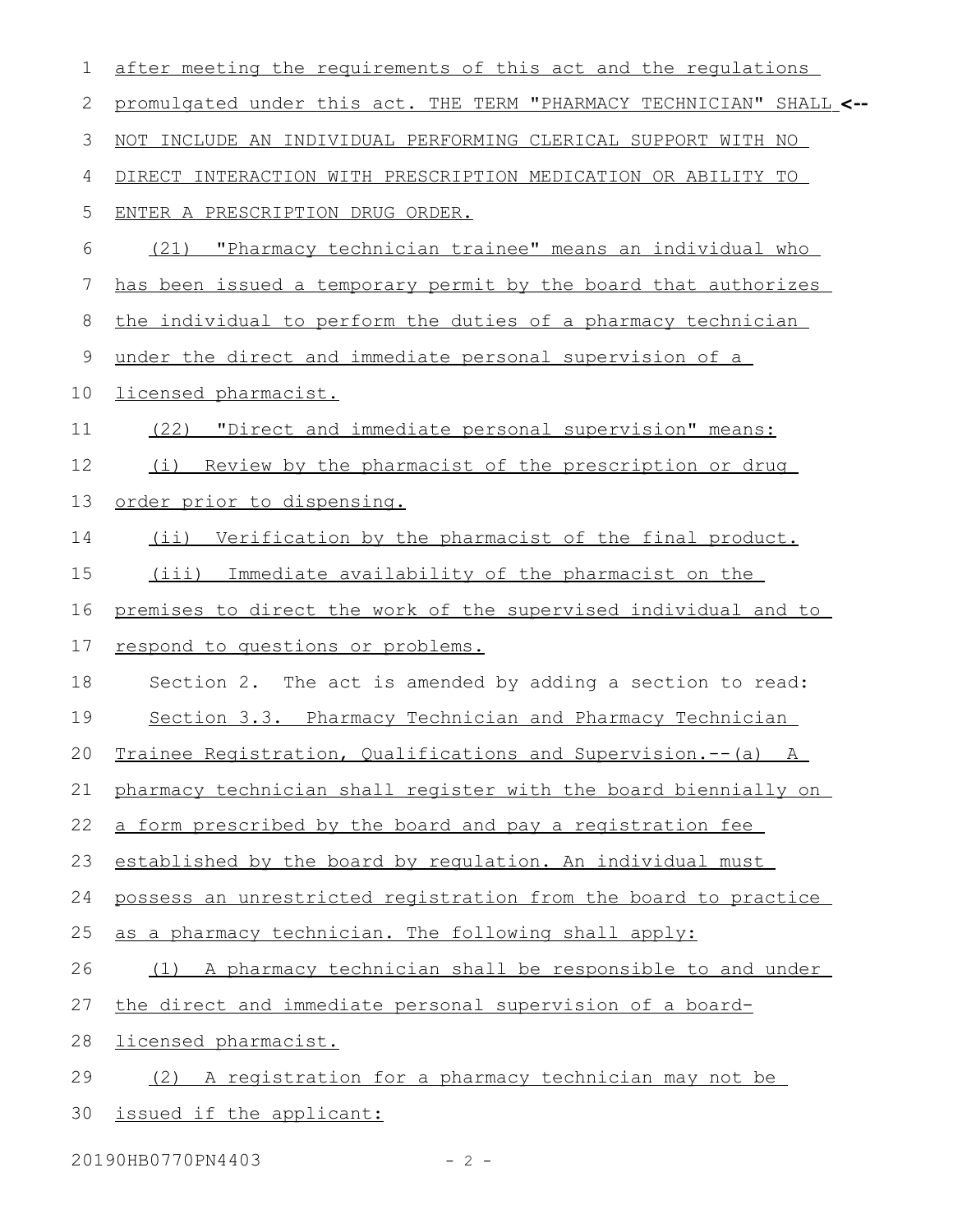| $\mathbf 1$ | (i)<br>is unfit or unable to practice under section 3(a)(2); or         |
|-------------|-------------------------------------------------------------------------|
| 2           | (ii) has been convicted of an offense described under                   |
| 3           | section $3(a)$ (6) in this Commonwealth or another state unless the     |
| 4           | provisions of section $3(a)$ $(6)$ $(i)$ , $(ii)$ and $(iii)$ have been |
| 5           | satisfied.                                                              |
| 6           | An applicant for pharmacy technician registration shall<br>(3)          |
| 7           | meet the following requirements:                                        |
| 8           | Be at least seventeen years of age and possess a high<br>(i)            |
| 9           | school diploma or equivalent.                                           |
| 10          | (ii) Complete a board-approved pharmacy technician training             |
| 11          | program.                                                                |
| 12          | (iii) Submit to a criminal history record check as required             |
| 13          | by the board.                                                           |
| 14          | (4) An individual practicing as a pharmacy technician for at            |
| 15          | <u>least one year of the two-year period immediately preceding the</u>  |
| 16          | effective date of this section shall not be required to comply          |
| 17          | with clause (3)(i) or (ii), provided the individual applies             |
| 18          | within one year of the promulgation of regulations by the board         |
| 19          | implementing this section.                                              |
| 20          | (5) The board shall renew, refuse, revoke or suspend the                |
| 21          | registration of a pharmacy technician and temporary permit<br><--       |
| 22          | REGISTRATION for a pharmacy technician trainee, or otherwise<br><--     |
| 23          | discipline a pharmacy technician and a pharmacy technician              |
| 24          | trainee, under requlations promulgated by the board. This clause        |
| 25          | is subject to 2 Pa.C.S. Chs. 5 Subch. A (relating to practice           |
| 26          | and procedure of Commonwealth agencies) and 7 Subch. A (relating        |
| 27          | to judicial review of Commonwealth agency action). Provisions           |
| 28          | and procedures with respect to refusal and discipline contained         |
| 29          | in sections 5(a), (c) and (d) and 7 shall apply to pharmacy             |
| 30          | technician registrations and pharmacy technician trainee                |
|             |                                                                         |

20190HB0770PN4403 - 3 -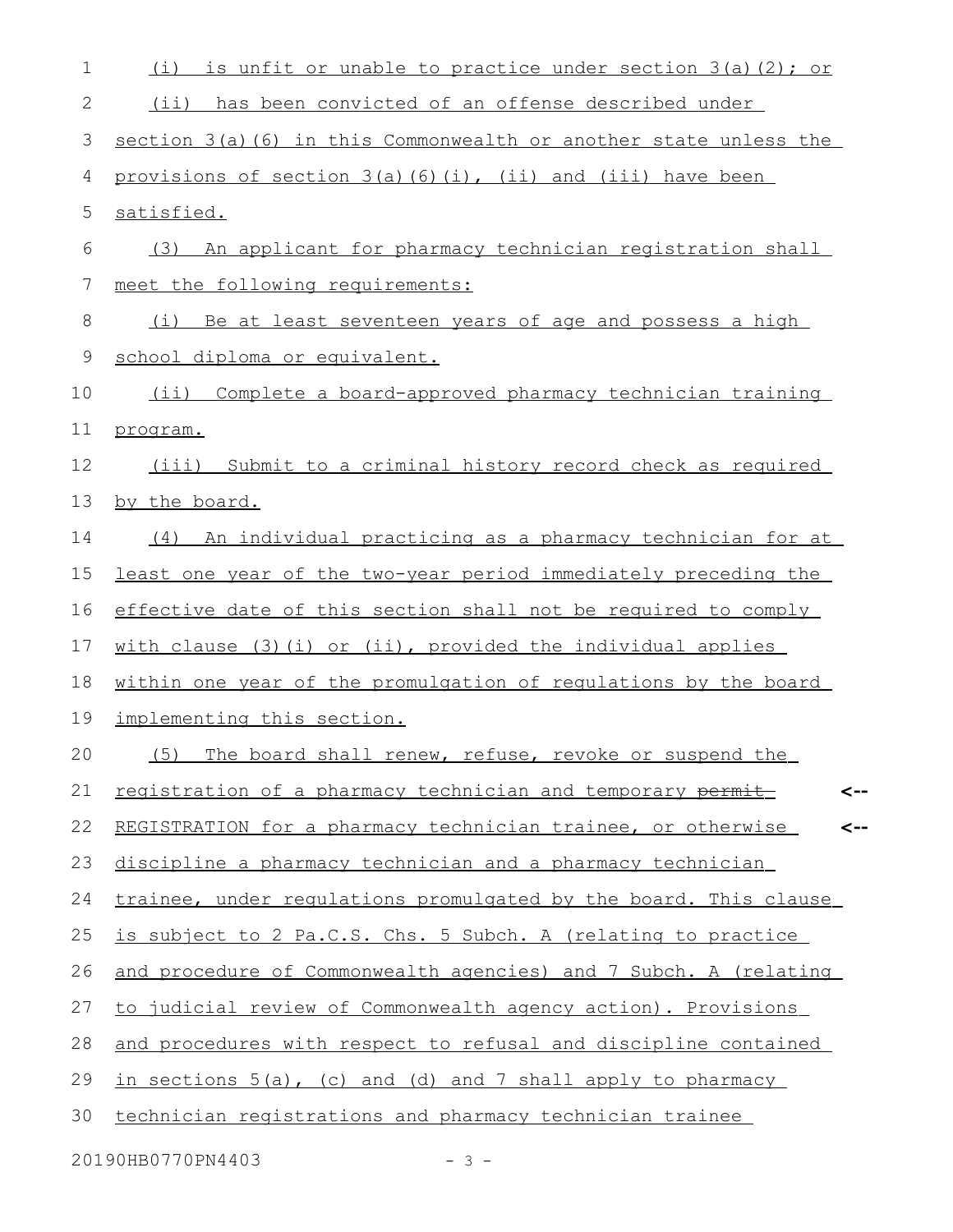1 permits.

| $\mathbf{2}$ | Except as provided for in clause (7), or unless ordered<br>(6)                |  |  |  |  |
|--------------|-------------------------------------------------------------------------------|--|--|--|--|
| 3            | to do so by a court of proper jurisdiction, the board may not                 |  |  |  |  |
| 4            | reinstate the registration of an individual whose registration                |  |  |  |  |
| 5            | to practice as a pharmacy technician has been revoked or if the               |  |  |  |  |
| 6            | individual is unfit or unable to practice under section 3(a) (2)              |  |  |  |  |
| 7            | or has been convicted of an offense described under section 3(a)              |  |  |  |  |
| 8            | $(6)$ .                                                                       |  |  |  |  |
| 9            | If an individual desires to practice after revocation,<br>(7)                 |  |  |  |  |
| 10           | the individual shall apply for registration after the lapse of a              |  |  |  |  |
| 11           | five-year period and in accordance with this section and                      |  |  |  |  |
| 12           | requlations.                                                                  |  |  |  |  |
| 13           | (8) A pharmacy technician shall wear a name tag that clearly                  |  |  |  |  |
| 14           | identifies the pharmacy technician's first name with the title                |  |  |  |  |
| 15           | "Registered Pharmacy Technician."                                             |  |  |  |  |
| 16           | Upon the submission of a board-approved written<br>(b)                        |  |  |  |  |
|              |                                                                               |  |  |  |  |
| 17           | application and fee, the board may issue a temporary permit<br><--            |  |  |  |  |
| 18           | REGISTRATION to practice as a pharmacy technician trainee. The<br><--         |  |  |  |  |
| 19           | following shall apply:                                                        |  |  |  |  |
| 20           | (1) A pharmacy technician trainee shall be responsible to                     |  |  |  |  |
| 21           | and under the direct and immediate personal supervision of a                  |  |  |  |  |
| 22           | board-licensed pharmacist.                                                    |  |  |  |  |
| 23           | (2) A registration for a pharmacy technician trainee may not                  |  |  |  |  |
| 24           | be issued if the applicant is unfit or unable to practice under               |  |  |  |  |
| 25           | section 3(a)(2) or has been convicted of an offense described                 |  |  |  |  |
| 26           | under section 3(a)(6) in this Commonwealth or another state                   |  |  |  |  |
| 27           | unless the provisions of section $3(a)$ $(6)$ $(i)$ , $(ii)$ and $(iii)$ have |  |  |  |  |
| 28           | been satisfied.                                                               |  |  |  |  |
| 29           | (3) An applicant for pharmacy technician trainee                              |  |  |  |  |
| 30           | registration shall meet the following requirements:                           |  |  |  |  |

20190HB0770PN4403 - 4 -